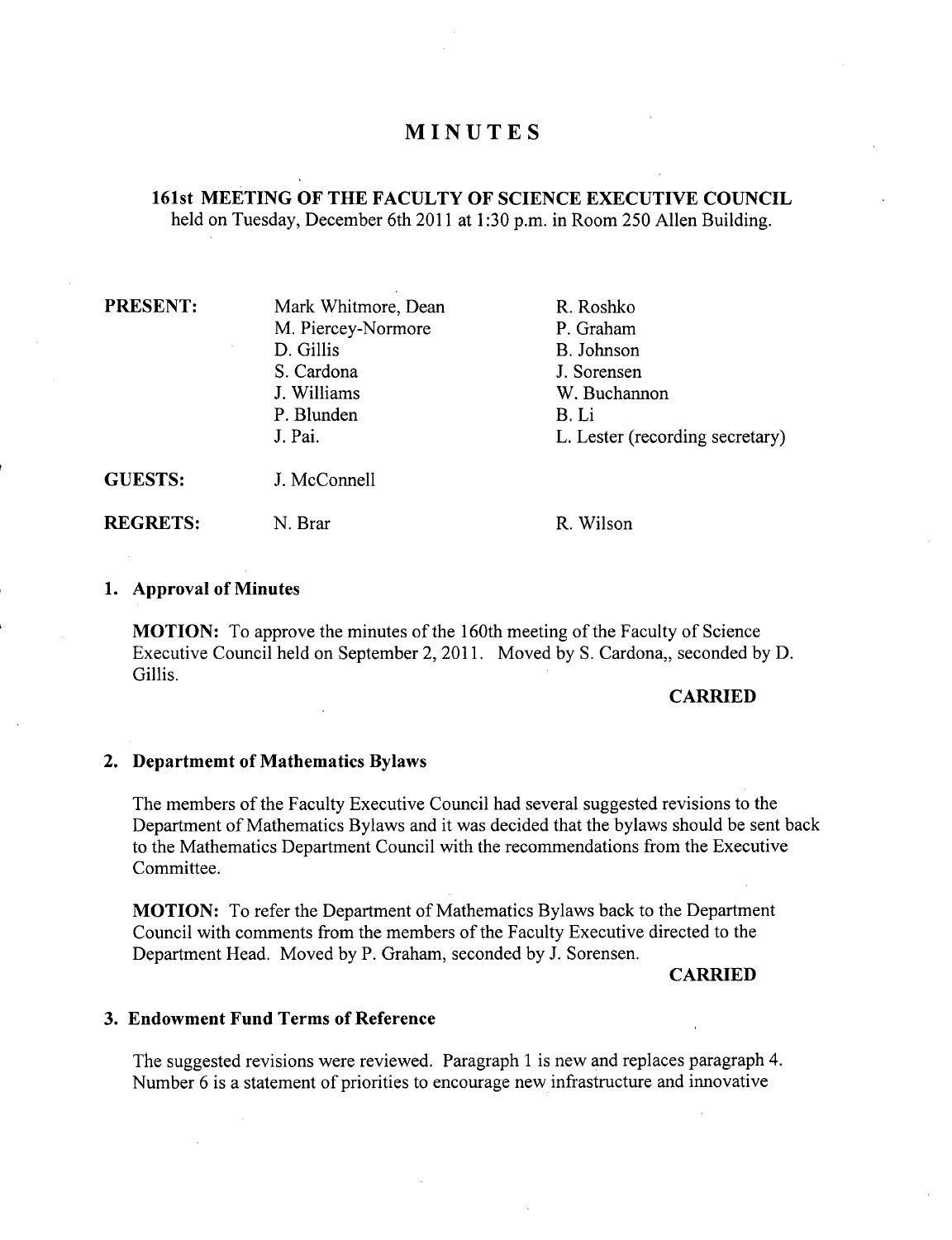programs. The student representation should be the Senior Stick, 2 graduate students and 3 undergraduate students representative of the range of programs in the Faculty of Science. **MOTION:** To recommend approval by Faculty Council, subject to removing the requirement that students be chosen from specific divisions, and replaced by a statement that students should represent the full range of programs in the Faculty of Science. **Moved by M. Piercey-Normore, seconded by B. Johnson.** 

## **CARRIED**

### **Awards**

The list of new Faculty of Science Awards, and who is responsible for each one, was reviewed. All the terms of reference for the various awards have already been approved by Faculty Council, except for the Distinguished Alumni and Young Alumni Awards, which were approved in principle. There was some discussion regarding the PhD Dissertation and MSc Awards and whether they would be recognized on the Co-Curricular record. Associate Dean P. Graham has requested approval for inclusion of the NSERC and Science Undergraduate Summer Research Awards on the co-curricular record. The Dean's Research List may be replaced with recognition on the Co-curricular record.

The Undergraduate Research Journal has been approved by the Vice-President's office and is moving forward.

The External Advisory Council has agreed to look after the Distinguished Alumni Award and Department Heads have been asked for suggestions of alumni to be considered for this award. The terms of reference were reviewed and suggestions for wording changes to the Criteria were made to include graduate students, and not exclusive to PhD.

**MOTION:** To recommend for approval by Faculty Council the terms of reference for the Distinguished Alumni Award with the wording changes to include graduate students. Moved by D. Gillis, seconded by B. Johnson.

**CARRIED** 

### **Approval of Draft Agenda**

**MOTION:** To approve the draft agenda of the Faculty Council meeting scheduled for December 15, 2011, removing item #5, "Department of Mathematics Bylaws". Moved by J. Sorensen, seconded by D. Gillis.

**CARRIED** 

## **Adjournment**

The meeting adjourned at 2:50 p.m.